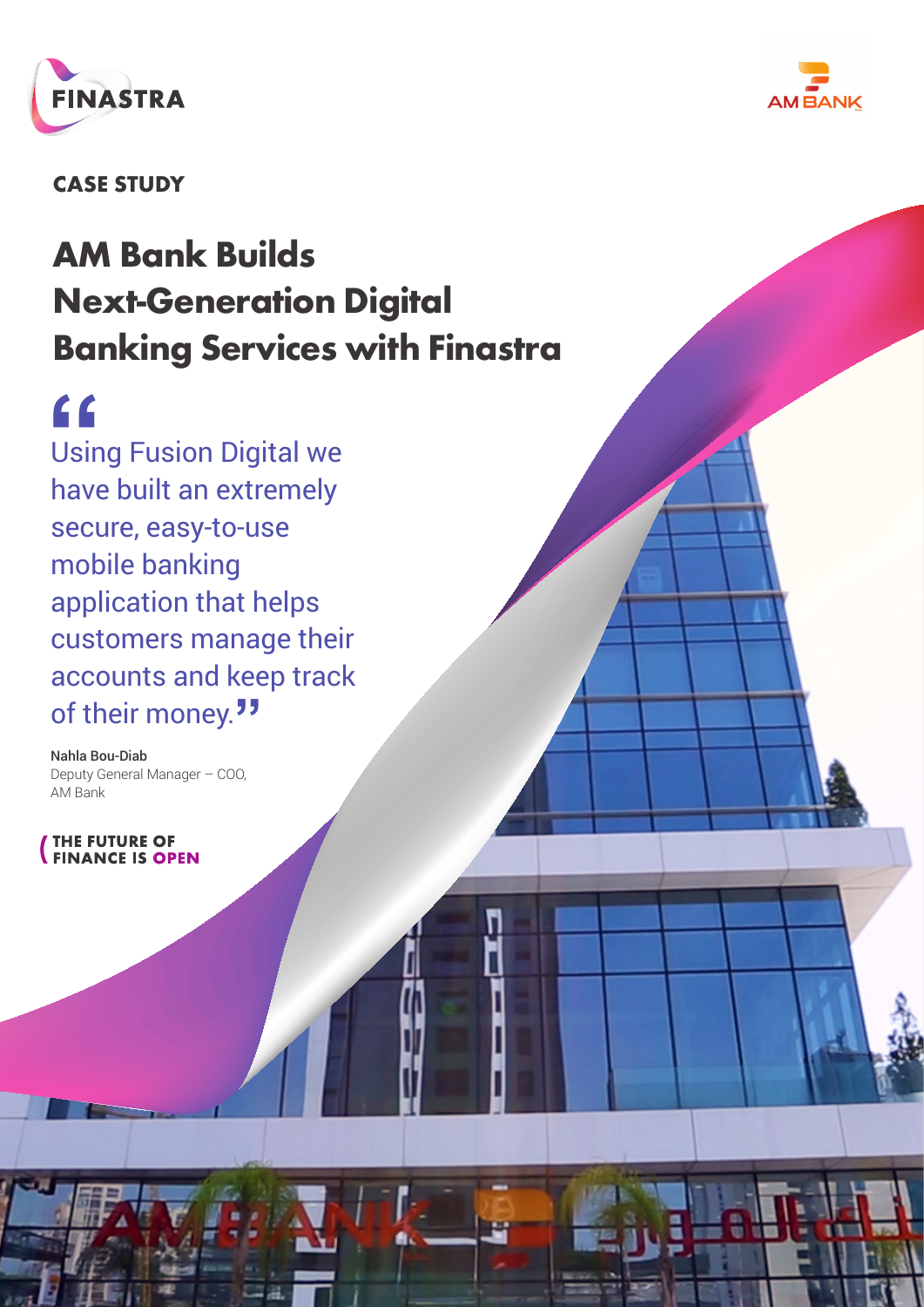#### **Solution**

- Fusion Equation
- Fusion Digital Channels
- Fusion Digital Platform
- Fusion Trade Innovation

**f**<br> **f**<br> **C**<br>
customers onboarded on We aim to have all of our our digital platform by the end of 2019.**"**

#### Nahla Bou-Diab

Deputy General Manager – COO, AM Bank

# At a Glance

### **About AM Bank**

Established in 1980, AM Bank is one of Lebanon's most awarded banks and offers a wide range of corporate, personal and private banking services. As a leading financial services provider, AM Bank is committed to delivering excellent customer service through innovation.

### **The Challenge**

Hungry for 24/7 access to financial products and services, more people around the world are choosing to bank online and via mobile devices. To inspire a new generation of consumers to use its products and nurture the loyalty of existing customers, AM Bank set out to develop cutting-edge digital banking services and reveal new opportunities to increase market share.

### **The Solution**

As the first step in its digital transformation journey, AM Bank leveraged Finastra's Fusion Advance services to upgrade its core banking platform to Fusion Equation 4.3 to drive digital innovation and equip the bank with a cutting-edge, compliant and flexible core banking system. With Fusion Digital powering the development of its online and mobile banking applications, AM Bank can now provide customers with a host of feature-rich, personalized banking services at the touch of a button. To strengthen its trade finance offerings, the bank also upgraded its platform to Fusion Trade Innovation ahead of recent changes to SWIFT regulations.

#### **The Result**

Designed to meet the needs of digitally-savvy consumers, AM Bank's new mobile and online banking applications are helping the bank to both reach out to a broader customer base and strengthen its foothold in the Lebanese banking sector. Today, the bank can provide customers with personalized services that empower customers to manage their money effectively and strengthen their personal finances.

#### **[ambank.com](https://www.ambank.com/english/home)**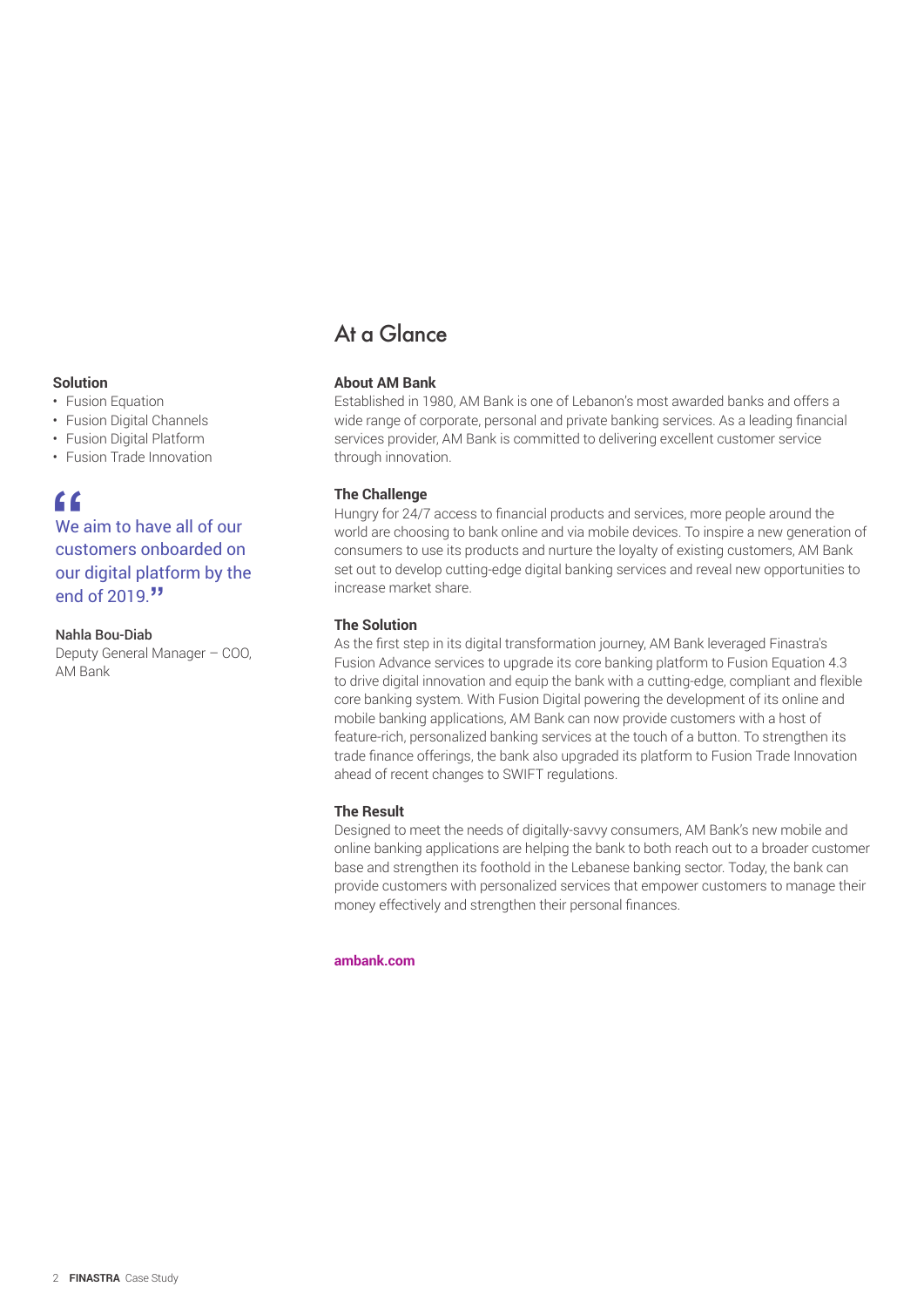

#### **Joining the Digital Revolution**

As more people choose to bank via digital channels, the race is on for banks to develop convenient, flexible mobile and online banking applications that offer unique customer experiences. Banks that fail to innovate risk losing valuable market share to competitors and industry disruptors.

Nahla Bou-Diab, Deputy General Manager – COO at AM Bank, comments: "We know that to win new business and improve customer loyalty, we must give our clients a convenient, reliable, and highly personalized banking experience. That's why we are constantly on the lookout for new ways to enhance and improve our products and services."

Keen to lead the digital banking revolution in Lebanon, AM Bank decided to launch new mobile and online banking capabilities.

In 2011, AM Bank was the first bank to introduce digital banking to the Lebanese market. Since then, the company's technological innovations have been substantial, with a focus to keep pace with evolving consumer expectations. AM bank set out to find a comprehensive solution that would offer richer functionality and provide customers with a seamless omni-channel digital banking experience.

Nahla Bou-Diab comments: "We constantly monitor the digital banking space in Lebanon to get a clear sense of our customers' expectations and to see if they are ready to adopt new technologies. We recognized that this was the best time to introduce a new digital platform that is substantially more sophisticated."

Before the bank began designing a truly unique user experience, it first wanted to ensure that its core banking system could support a flexible, scalable, and secure digital banking platform.

**f f**<br>
The security features of Fusion Digital<br>
are impressive, offering the option to use The security features of Fusion Digital multiple identity validation techniques such as biometric authentication and fingerprint scanning.**"**

#### Nahla Bou-Diab

Deputy General Manager – COO, AM Bank

### **Next-Generation Development**

Taking the first step in its digital innovation strategy, AM Bank upgraded its core banking platform to the latest version of Fusion Equation.

"We've used Fusion Equation as our core banking system for many years," explains Nahla Bou-Diab. "It has proven to be a reliable and stable system, and is very well-known in the global environment. To strengthen our position as the leading bank in Lebanon, we decided it was time to upgrade Fusion Equation."

Next, AM Bank launched its new **[AM Bank mobile banking app](https://www.ambank.com/english/services/mobile)** using Fusion Digital—a suite of cutting-edge development tools specifically designed to meet the needs of the digital banking sector.

Nahla Bou-Diab continues: "We were attracted to Fusion Digital because we could quickly and easily integrate it with our existing Fusion Equation banking platform. The security features of Fusion Digital are impressive, offering the option to use multiple identity validation techniques such as biometric authentication and fingerprint scanning. We were confident that these robust security features would help us to encourage our customers to adopt mobile banking."

In addition, Fusion Digital enables AM Bank to integrate its digital banking platforms with third party solutions via easy-to-use APIs, which will help the bank forge even closer connections with its business partners.

"In the fast-changing banking industry, being able to innovate quickly and efficiently is key to maintaining success in the market," says Nahla Bou-Diab. "Thanks to the inherent flexibility and compatibility of Fusion Digital, we can work closely with FinTechs and other banks to build an even more diverse ecosystem of partners."

#### **Embracing a Digital Future**

AM Bank's mobile banking application has already established a strong foothold in the market, and represents a vital avenue for the bank to reach out to customers beyond its branch network. For example, within four months of launching its digital services, thousands of customers had already installed the application on their smartphones.

Nahla Bou-Diab says: "Using Fusion Digital we have built an extremely secure, easy-to-use mobile banking application that helps customers manage their accounts and keep track of their money at the touch of a button. For instance, we included a unique widget called 'Comfort Zone' in the application, which enables customers to get a better insight into their financial position and personalize their banking experience. Our customers really love this feature."

Inspired by the early success of its digital banking platform, AM Bank wants to ensure that all of its customers know how to use its online and mobile banking solutions.

"We recognize that we have a social responsibility to our customers, and we're working hard to ensure that all of our customers—including the less tech-savvy—are able to engage with our digital banking services," continues Nahla Bou-Diab. "We aim to have all of our customers onboarded on our digital platform by the end of 2019."

With online and mobile banking services proving particularly popular with millennial customers, AM Bank expects that the personalized services it offers via its digital platform will appeal to digital natives—helping the bank to expand its customer base.